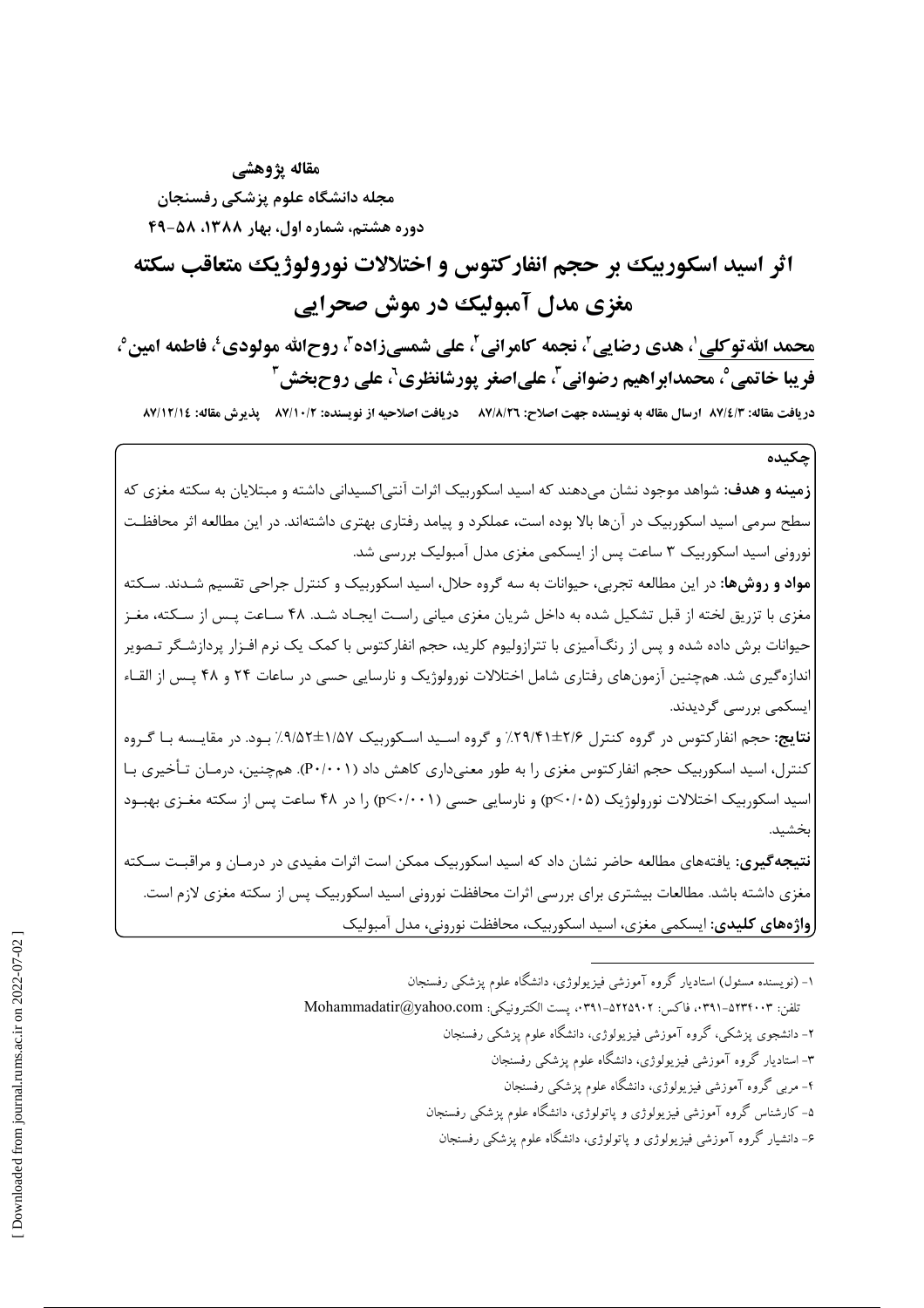مقدمه

سکته مغزی یکی از اورژانـسهـای پزشـکی محـسوب میشود و با توجه به آمارهای ذکر شده ۷۰۰ هزار مـورد از این بیماری سالانه در کشور آمریکا اتفاق می افتد و در هـر ۳ دقیقه یک نفر بر اثر سکته مغزی دچار مـرگ مـی شـود [۱]. در سالیان اخیر تعداد مبتلایـان بـه سـکته مغـزی در کشورهای در حال توسعه افزایش چشمگیری داشته است که این افزایش بیش از کشورهای توسعه یافته است. سکته مغزی یکی از علل شایع نـاتوانی در بزرگـسالان بـوده کـه منجر بـه صـرف هزینــههـای هنگفتــی جهـت نگــهداری و بـازتوانی آنهـا مـیشـود و نیـز دارای عـوارض مختلـف و متعددي نظير فلج حركتي، اختلالات رواني و حتـي مـرگ میباشد [۲]. مطالعات پایه و بالینی نشان دادهاند که تولید رادیکال های آزاد یکی از مهمترین عواملی است کـه منجـر به آسیب متعاقب سکته مغزی میگردد به گونهای که بعـد از سكته مغزى فاكتورهـاي التهـابي و اكـسيداتيو افـزايش چشمگیری مے پابند [۳].

ويتامين C اثرات آنتي اكسيدان دارد و بـه طـور قابـل ملاحظهای مقاومت به اکسیداسیون LDL (لیپوپروتئین بـا دانسیته پایین) را افـزایش مـیدهـد [۴]. هـمچنــین ایـن ويتامين در تغييـر عملكـرد NADPH اكـسيداز عروقـي و سوپراکسید دسموتاز در موشهـای مـستعد بـه پرفـشاری خون نقش داشته و با این سازوکار استرس اکسیداتیو را در عروق کاهش داده، عملکرد عروقی را بهبود بخشیده و از گسترش سکته مغـزی در ایـن نـوع مـوشهـا جلـوگیری می:ماید [۵]. علاوه بر این، گزارش شده است کـه اسـید اسکوربیک خطر ابتلا به سکته مغزی را در انـسانهـای بـا اضافه وزن و فشار خون بالا كاهش مىدهد [۶].

سطوح پلاسمایی اسید اسکوربیک به طور قابل توجهی در کاهش عوارض ناشی از آسیبهای نورولوژیک مؤثر بوده و از آپوپتوزیس در سلولها به دنبـال هایپوکـسی (کـاهش

اکـسیژن) و رپرفیـوژن (برقـراری مجـدد جریـان خـون) جلوگیری می کند [۸-۷]. در افراد مبــتلا میــانگین سـطح اسید آسکوربیک ورید ژوگولار نـسبت بـه وریـدهای سـایر نقاط بدن پايينتر بوده است [۸]. عــلاوه بــر آن، مطالعــات نشان داده است كه ويتـامين C فـرد را در برابـر ايـسكمى قلبی، آترواسکلروز و بیماریهای مغزی عروقـی محافظـت می نماید و نقـش مهمـی در بهبـود عملکـرد عروقـی دارد [۹، ۳]. بنابراین تولید رادیکالهای آزاد در پـاتوژنز سـکته مغزی نقش زیادی داشته [۳] و ویتامین C به عنوان یـک آنتی|کسیدان قوی رادیکالهای آزاد را جمعآوری می کنـد [٣-۴]. تــاكنون مطالعــات انجــام شــده در زمينــه تــأثير ویتامین C بر سکته مغزی محدود بوده و اثر آن بر سـکته مغزی مدل آمبولیک بررسی نشده است. لذا هدف مطالعـه حاضر، بررسی اثر تجویز تأخیری ویتـامین C در ۳ سـاعت پس از القاء مـدل آمبوليـک ايـسکمى موضـعى مغـزى در موش صحرایی میباشد.

## مواد و روش ها

حی**وانات**: در این مطالعه از موشهـای صـحرایی مـاده نژاد ویستار در محدوده وزنی ۲۵۰ تــا ۳۰۰ گـرم اسـتفاده شد که در دوره روشنایی- تاریکی ۱۲ ساعته و با دسترسی آزاد به آب و غذا نگهـداري مـيشـدند. حيوانــات بــه طــور تصادفی به سه گروه حـلال، اسـید اسـکوربیک و کنتـرل جراحي تقسيم گرديدند.

داروها: به موشهایی که به عنوان گروه حلال در نظر گرفتـــه شـــدند، حـــلال ۱۰٪ دىمتيـــلسولفوكـــسايد (2, 3-dimethyle sulfoxide; DMSO) وبسه گیروه اسیداسـکوربیک، ۱۰۰۰ میلـیگـرم بـر کیلـوگرم اسـید اســکورېيک (USA, St.louis, Sigma) حــل شــده در ۱۰ DMSO) (رقيق شده با سالين) بـه صـورت داخـل صفاقی ۳ ساعت بعد از آمبولیزه کردن شریان مغزی میانی (middle cerebral artery) تزریق می شد.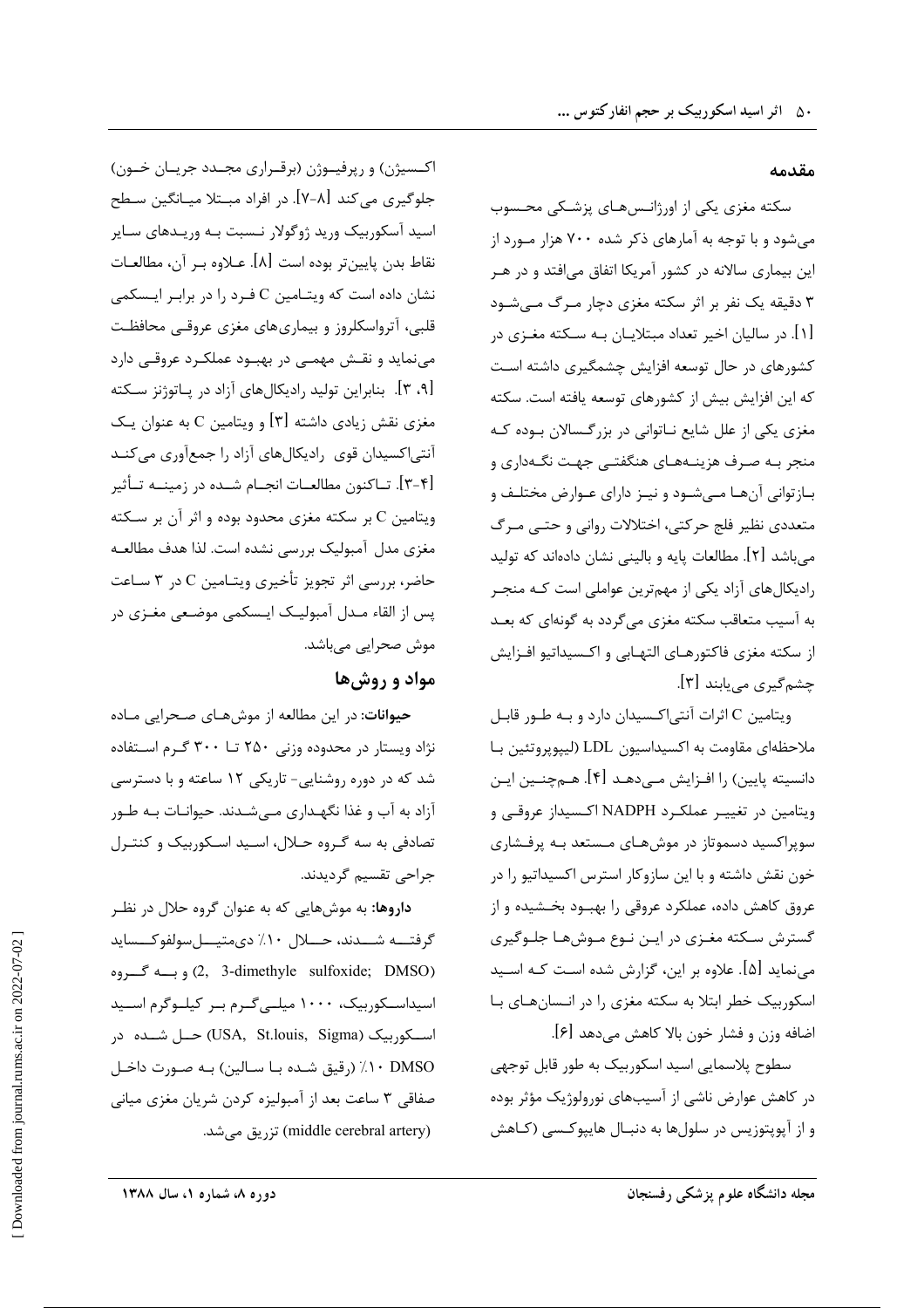<mark>نحوه تشکیل لخته:</mark> به منظور تشکیل لخته، حیـوان دهنده خـون توسـط هالوتـان (۵٪ القـاء و ۲٪ نگهـداری) بیهـوش گردیـده و پـس از جـدا کـردن شـریان کاروتیـد مشترک از بافتهای اطراف، نوک یک لوله پلـی|تـیلن-۵۰ به طول ۲۰ سانتیمتر وارد شریان میشد. سپس اجازه داده میشد تا خون با فشار زیاد وارد لوله شود. لوله پس از پر شدن از خون، به مدت ۲ ساعت در دمای محیط (۲۴-۲۲ درجه سانتی گراد) و سپس ۲۲ ساعت در دمای ۴ سانتی گراد نگهداری میشد. پس از ۲۴ ساعت لخته از لوله پلی اتیلن خارج شده، با سالین شستشو داده شـده و آمـاده تزریق به شریان مغزی میانی میشد.

آمادهسازی حیوان: به منظـور آمـادهسـازی حیوانـات برای جراحی، ابتدا هر حیوان بـه وسـیله هالوتـان بیهـوش می شد (۵٪ به منظور القـاء و ۲٪ بـه منظـور نگهـداری) و دمای بدن، به وسیله پد گرمکننده که در زیر بدن حیـوان قـرار مـیگرفـت در محـدوده دمـای طبیعـی ۳۷ درجـه نگھداری مے شد.

نحوه ایجاد سکته مغزی مدل آمبولیک: سکته مغـزی با آمبولیزه کردن شریان مغزی میانی ایجاد مـیشـد [۱۲-۱۰]. برای این منظور ابتدا یک برش طولی بـه انـدازه ۱/۵ سانتی متر بر روی پوست ناحیه جلویی گردن حیـوان داده شده و شریان کاروتیـد مـشترک راسـت، کاروتیـد داخلـی راست و کاروتید خارجی راست از بافتهای اطراف جدا میگردیدند. شاخههـای جـانبی و بخـش انتهـایی شـریان کاروتید خارجی راست با کوتر سوزانده شـده و انتهـای آن توسط نخ ۰-۴ سیلک گره زده شده و جدا می گردیـد. گـره شلي در اطراف منشاء کاروتيد خارجي راست زده مي شد و شریانهای کاروتید مـشترک و کاروتیـد داخلـی موقتـاً بـا استفاده از کلمپهای مخصوص شریانهای کوچک بسته می شدند. ۵ میکرولیتر لخته از قبل تشکیل شده، به داخل کاتتر پلیاتیلنی که نوک آن اصلاح و باریک شده بود (۰/۳

میلی متر) فرستاده میشد و سپس کاتتر از طریـق سـوراخ کوچکی که بر روی شریان کاروتید خارجی ایجاد شده بود، وارد شریان میگردید. گره شـل اطـراف منـشاء کاروتیـد خارجی سـفت گردیـده و کلمـپ از روی شـریان کاروتیـد داخلی برداشته میشد. آنگاه لوله در داخل شریان کاروتید داخلی ۱۹ میلی متر جلو برده میشد تا ایـن کـه نـوک آن ۳-۲ میلی متر از منشاء شریان مغـزی میـانی جلـوتر قـرار گیرد. سپس لخته به داخل شـریان مغـزی میـانی تزریـق میگردید. ۵ دقیقه پـس از تزریـق لختـه، لولـه از شـریان کاروتید داخلی خارج شده، شریان کاروتید خـارجی بـسته شده و کلمپ از روی شـریان کاروتیـد مـشترک برداشـته مے شد [۱۰].

برای اندازهگیری حجم انفارکتوس مغزی: حیوانات ۴۸ ساعت بعد از انسداد شریان مغزی میانی کشته می شدند و مغز آنها از جمجمـه خـارج شـده، در دمـای منهـای ۷۰ درجه سانتیگراد به مدت ۵ دقیقه نگهـداری و سـپس بـه برشهایی با ضخامت ٢ میلی متر (۶ برش کرونال) تقسیم می شد. برشها توسط محلول ۲ درصد ۲،۳،۵- تـریفنیـل تترازولیم کلراید (TTC) در دمـای۳۷ درجـه سـانتی گـراد رنگآمیزی شده و با فرمالین ۱۰٪ فیکس میشدند. نواحی آسیب دیده (انفارکتوس) فاقد رنگ و نواحی سالم به رنگ قرمز در میآمدند. در پایان برشها اسکن شـده و بـا یـک نرمافزار پردازشگر تصویر (فتوشاپ) آنالیز میشدند. حجـم كل هر نيمكره و حجم انفـاركتوس بـه وسـيله مجمـوع ۶ برش پس از ضرب کـردن در ضـخامت مقـاطع بـه دسـت میآمد. حجم انفارکتوس مغز با فرمول زیر محاسبه شد که با ضرب کردن مقدار به دست آمده در عدد ۱۰۰ به صورت درصد بيان شده است:

[(حجم انفارکتوس - حجم نیمکره راست) - حجم نیمکره چپ] = حجم انفار كتوس مغز اختلالات نورولوژیک در ساعات ۲، ۲۴ و ۴۸ پس از آمبوليزه كـردن ثبـت مـي شـد. اخــتلالات نورولوژيـک بـا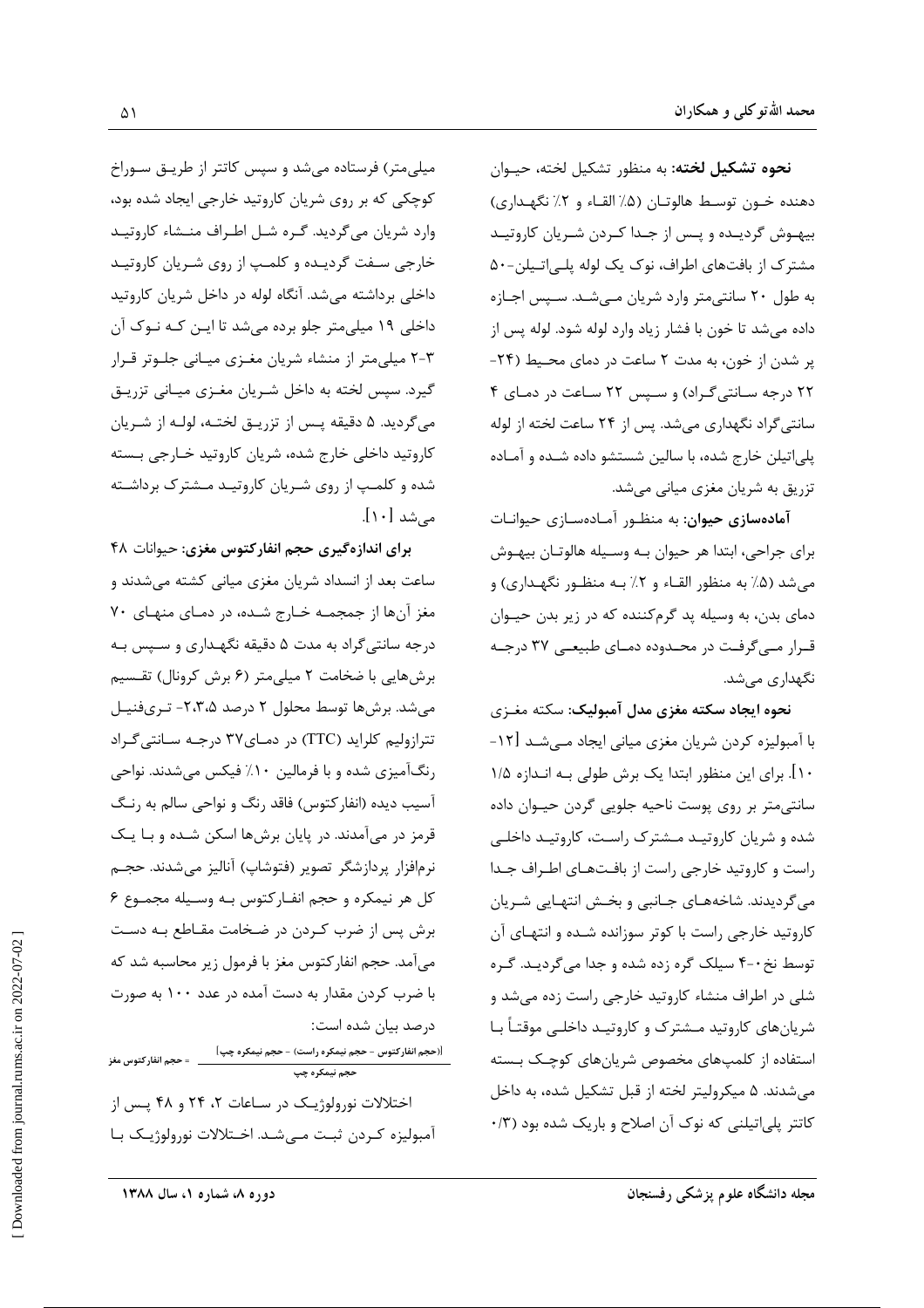سیستم نمـرەدھـے اصـلاح شـده ۶ , تبـهای [۱۳] تعیـین گرديدند كه در آن به عدم وجود اختلال نمـره صـفر، خـم شدن اندام جلویی نمره ۱، خم شدن اندام جلویی به اضافه كاهش مقاومت به هل دادن جـانبي نمـره ٢، چـرخش بـه یک طرف نمره ۳، چرخش به یک طرف به اضافه کـاهش سطح هوشیاری نمره ۴ و به عدم تحرک و یا مردن حیوان در اثر شدت آسـیب نمـره ۵ داده مـیشـد. بـرای ارزیـابی اختلال حس، تست برداشتن چسب از کف دست استفاده میشد [۱۳]. همه موشها به مدت ۳ روز قبل از آمبولیزه کردن شریان مغزی میانی تحت آموزش برداشتن چسب از كف دست قرار مي گرفتند. حيوان قبــل از جراحــي (بــراي تهيه عدد يايه يــا Baseline)، ٢، ٢۴ و ۴۸ سـاعت بعــد از سکته مغزی مورد ارزیابی قرار می گرفت. برای انجام تـست برداشت چسب از کف دست، یک تکه از چسب کاغذی بـه اندازه ۱۰×۱۰ میلی متر مربع به کـف دسـت طـرف مقابـل آسيب دينده چنسبانده شنده و مندت زمناني كنه طنول می کشید تا حیوان چسب را لمس کرده و سپس آنرا جـدا کند در سه بار متوالی محاسبه و میانگین آن ثبت می شد  $[\iota \kappa]$ 

کمیتهای اندازهگیری شده: در این مطالعه اثر تجویز تأخیری اسید اسکوربیک بر کمیتهای حجم انفـارکتوس، اختلالات نورولوژیک و نارسایی حسی در سه ساعت پس از ايسكمي مغزى تعيين گرديد.

تجزیه و تحلیل آماری: حجـم انفـارکتوس و اخـتلال حس به صورت میانگین ± انحراف معیار، نشان داده شـده است. حجم انفاركتوس با آزمـون آمـاري t-test و اخــتلال حس در ساعات مختلف و در گروههای مختلـف بـا آزمـون آمـاری Two-Way ANOVA تجزیــه و تحلیــل شــدند. اختلال نورولوژیک به صورت میانه و صدکهای ۲۵ و ۷۵ نسشان داده شـده و بـا آزمـون غيـر پارامتريـک -Mann

Whitney Test مورد تجزیه و تحلیل قرار گرفت. p<٠/٠١ تفاوت معنى دار در نظر گرفته شد.

نتايج

هيچگونه انفاركتوس، ادم مغزى، اختلال نورولوژيــک و یـا تـشنجی در گـروه کنتـرل جراحـی مـشاهده نگردیـد. آمبولیزه کردن (به حرکت در آوردن) یـک لختـه از قبـل تشکیل شده به داخل شریان مغزی میانی منجـر بـه بـروز انفارکتوس در نواحی که این شریان خونرسانی آنها را بر عهـده دارد و عمـدتاً شــامل بخــشهــایی از قــشر مغــز و استریاتوم است، میشود (شکل ۱؛ ناحیه انفار کتوس روشن و ناحيه سالم تيرهتر ديده مي شود).



كنترل اسید اسکوربیک

Sham جراحي

شکل ۱- برش های مغزی رنگ آمیزی شده با تترازولیوم کلرید ک ٤٨ ساعت پس از سكته مغزى مدل آمبوليك از گروههاى Sham جراحي، اسيد اسكوربيك و كنترل به دست آمده است.

۴۸ ساعت پس از آمبولیزه کردن، حجم انفارکتوس در گروه حـلال ۲/۶± ۲۹/۴۱٪ و در گـروه اسـيد اسـكوربيك ۹/۵۲±۱/۵۷٪ بود (نمـودار ۱) کـه بـين دو گـروه از نظـر حجم انفار کتوس تفـاوت معنــیcاری وجــود داشــت (A=n.  $(p<\cdot/\cdot)$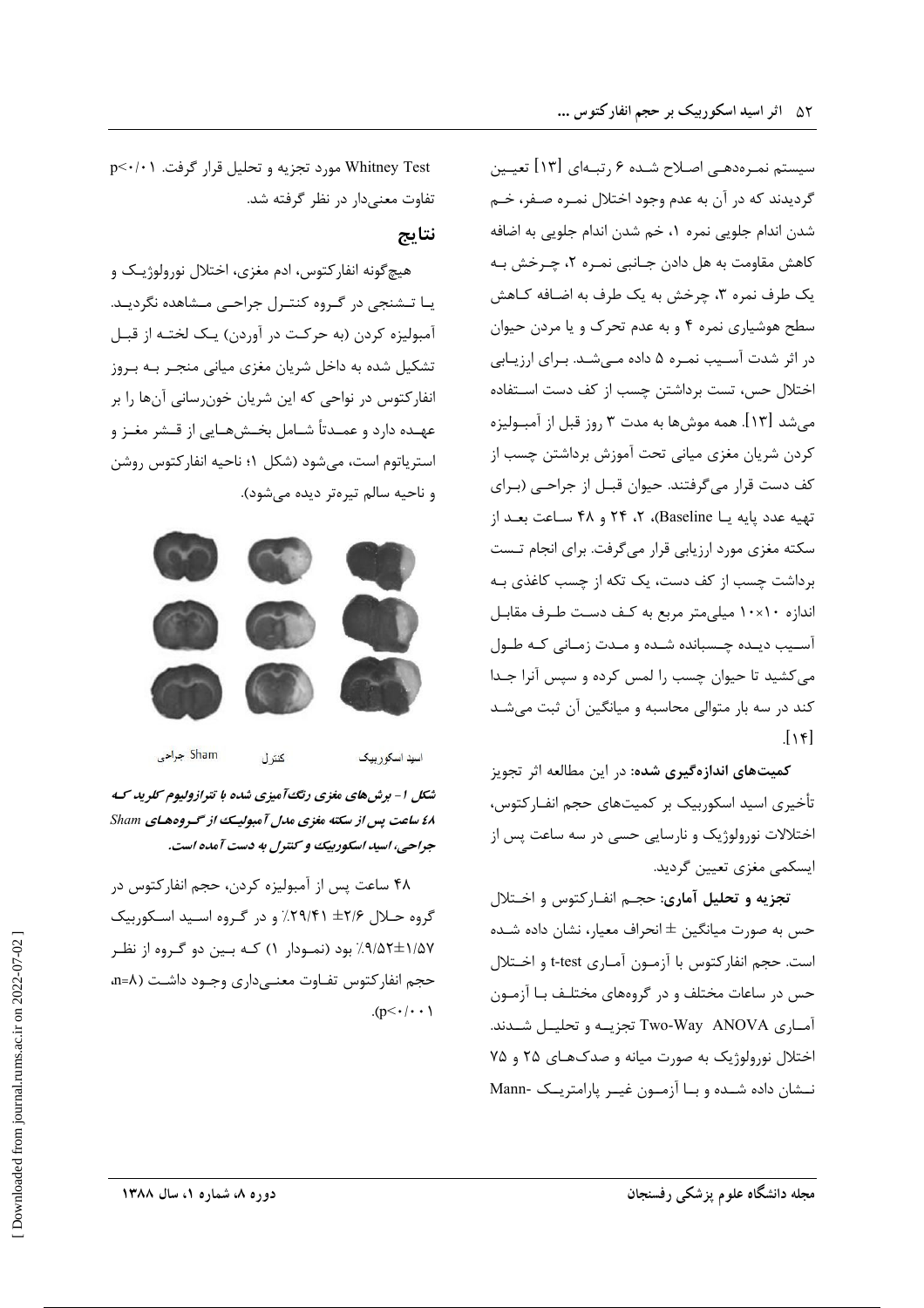

نمودار ۱- اثر اسید اسکورییک بر حجم انفار کتوس در ۳ ساعت بعد از سکته مغزی. گروهها شامل کنترل و اسید اسکوربیک بودند. \* اختلاف معنى دار (٠/٠٠١)

اثر اسید اسکوربیک بر اختلال حس در نمودار ۲ نشان داده شده است. با وجود این که مدت انجام آزمون اختلال حس در دو گروه حیوانات قبل از سکته مغزی با هم تفاوت معنیداری نداشت، اما حیوانات درمان شده با ویتامین C در ساعات ٢۴ و ۴۸ پـس از سـكته مغـزى بـه طـور معنیداری (n=۸، p<=٠/۰۱) سریعتر از حیوانات گروه حلال (n=A) چسب کاغذی چسبیده به کف دستشان ,ا بر می داشتند (نمودار ۲).



نمودار ۲- اثر تجویز اسید اسکوربیک براختلال حس (ملت زمان تأخیر در برداشتن چسب کاغذی) در ۳ ساعت بعد از سکته مغـزی. گروهها شامل کنترل و اسید اسکوربیک بودند. \* اختلاف معنى دار (٠٠١١/١٠٧)

مدت زمان تأخیر در برداشت چسب در دو گروه حلال و ویتامین C به ترتیب در ساعت ۲ پس از سکته مغـزی برابر با ۱۰۷/۱۴±۱۰۷/۱۴ و ۱۵/۵۹±۱۰۱ ثانیه، در ساعت ۲۴ پسس از ســـکته مغـــزی برابـــر بـــا ۱۲/۳۹±۹۵ و ۴۰/۳۳±۱۵/۵۴ و در ساعت ۴۸ پس از سکته مغزی برابر با ۹۰/۴۳±۱۴/۸۵ و ۱۷/۷۶±۱۷/۷۶ ثانیــه بـوده اسـت کـه اختلاف معنیداری بین دو گروه در ساعات ۲۴ و ۴۸ پس از ایسکمی مغزی مشاهده شد (p<٠/٠٠١).

به اختلالات نورولوژیک درساعات ۲، ۲۴ و ۴۸ پس از آمبولیزاسیون در دو گروه نمره داده شد (جدول ۱) کـه در ۲ ساعت پس از آمبولیزاسیون، میانه نمرات نورولوژیک در گروه حلال، ۳ با دامنه (۴-۲) و در گروه اسید اسکوربیک نیـز ۳ بـا دامنـه (۴-۲) بـود و بـین دو گـروه اخـتلاف معنیداری مشاهده نشد. در ۲۴ ساعت پس از القاء سکته مغزی مدل آمبولیک میانـه نمـرات نورولوژیـک در گـروه حلال، ۳ با دامنه (۴-۲) و در گروه اسیداسکوربیک ۱/۵ با دامنه (۲/۲۵–۱) بود که بین دو گروه اخـتلاف معنــیداری مشاهده شد.

جدول ۱ – مقایسه اختلالات نورولوژیک در دو گروه کنترل و اسید اسکوربیک در ساعات مختلف پس از القاء ایسکمی موضعی مغزی.

| اسید اسکوربیک                      | كنترل                                  | گروهها |
|------------------------------------|----------------------------------------|--------|
|                                    |                                        | ساءت   |
| $\uparrow$ $(\uparrow - \uparrow)$ | $\uparrow$ $(\uparrow - \uparrow)$     |        |
| $1/\Delta (1 - Y/Y\Delta)$ *       | $\uparrow$ ( $\uparrow$ – $\uparrow$ ) | 24     |
| 1/4 (1-1) *                        | $\tau$ $(7-\tau/\Delta)$               | ۴۸     |
|                                    |                                        |        |

اختلالات نورولوژیک در ساعات ۲، ۲۶ و ٤٨ پس از سکته مغزی. داده ها به صورت میانه و صد ک های ۲۵ و ۷۵ (ارقام داخل پرانتـز) نشان داده شدهاند. آزمون آماری غیر یارامتریک Mann-Whitney اختلاف معنیداری بین گروه اسید اسکوربیک و کنترل در ساعات ٢٤ و ٤٨ يس از ايسكمي نشان داد. \*: ٠/٠٥- p<٠

در ۴۸ سـاعت پـس از آمبولیزاسـیون، میانـه نمـرات نورولوژیک در گروه حلال، ۳ با دامنه (۲/۵-۲) و در گروه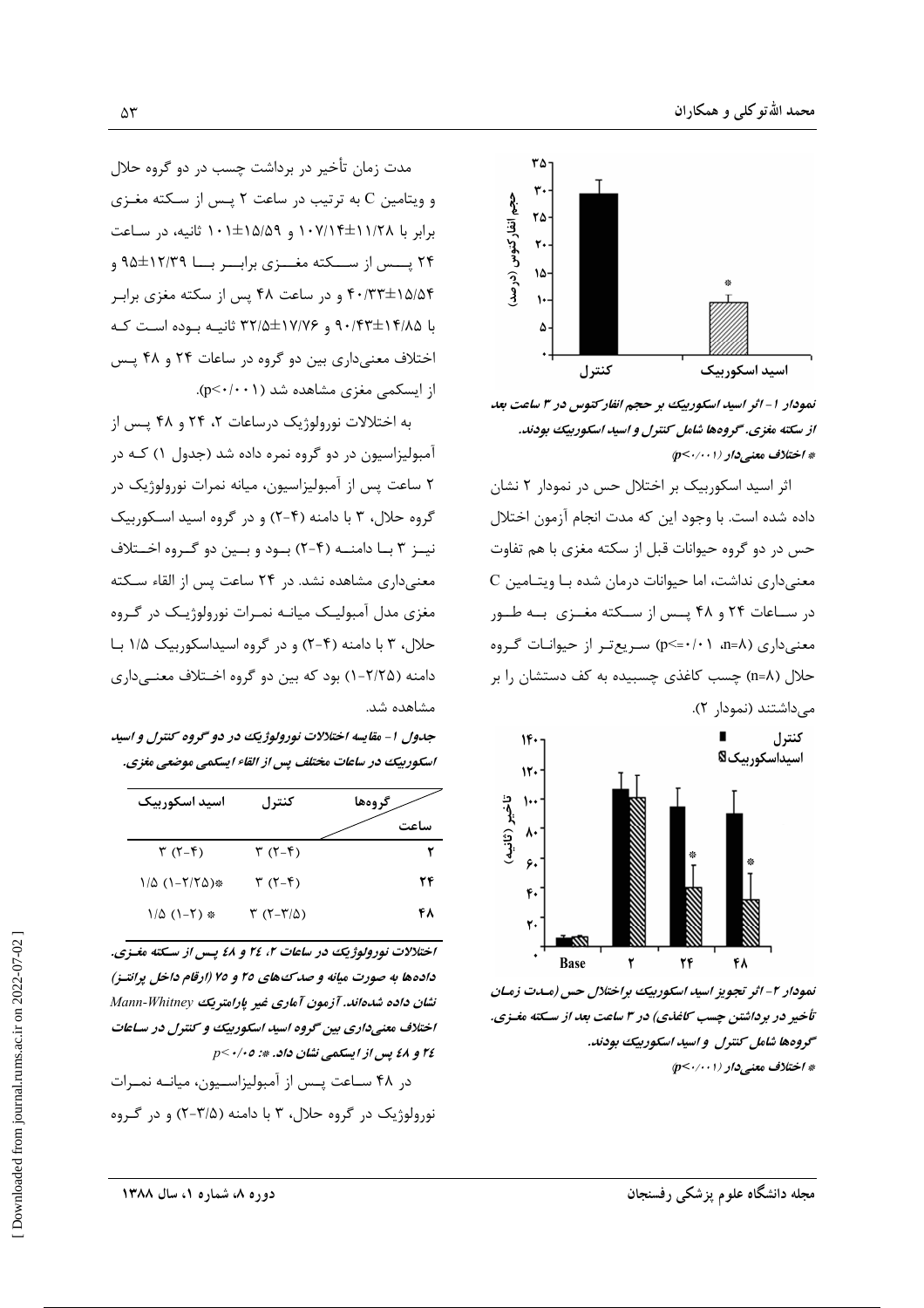اسید اسکوربیک ۱/۵ با دامنــه (۲-۱) بــود کــه تفــاوت در نمرات نورولوژیک بین دو گروه در ایـن نقطـه زمـانی نیـز معنی دار بود (p<٠/٠۵). میـزان مـرگ و میـر حیوانـات در گروههای حلال، اسـید اسـکوربیک و کنتـرل جراحـی بـه ترتیب ۳، ۱ و ۰ از ۸ رأس موش در هر گـروه بـود و بـین گروهها تفاوت معنىدارى مشاهده نشد.

#### ىحث

یافتههای مطالعه حاضر مشخص کرد کـه تجـویز ويتـامين C در ٣ سـاعت پــس از ســكته مغــزى مــدل آمبولیک، از گسترش ناحیه آسیب دیده مغـز و اخــتلالات نورولوژیک مے کاهد.

رادیکال های آزاد مولکول های بسیار فعالی هستند کـه به دنبال برخی از آسیبهای مغـزی مثـل سـكته مغـزی افزیش میبابند [۱۷-۱۵]. افزایش رادیکـال هـای آزاد کـه طی روند متابولیسم اکسیداتیو تولید می شـوند، منجـر بـه آسیبپذیری بیشتر سلولهای مغزی میگردد که این روند به دنبال سكته مغزى به وقوع مىپيونــدد [١٧]. اطلاعــات کمی در مورد سازوکار ایجاد آسیب سلولی در مغـز توسـط راديكـالهـاي آزاد وجـود دارد. Cerneli و همكـاران طـي مطالعهای که در محیط in vitro بر روی سلولهای مغزی و نیـز آستروسـیتهـای کـشت داده شـده انجـام دادنـد، مشاهده کردند که رادیکال های آزاد باعث آسیب DNA می شــود [۱۵]. هــمچنــین نــشان دادهانــد کــه بــه دنبــال ايسكمي ميزان پپتيد بتـا آميلوييـد (amyloid β peptids) افزایش می یابد و این پپتید تولید رادیکـالهـای آزاد را در سلولها تـشديد مـىكنـد و متعاقـب افـزايش پپتيـد بتاآمیلویید اثرات نوروتوکسیک زیادی در سلولها مشاهده میشود [۱۵]. رادیکالهای آزاد تولید شده منجر به آسیب و پراکسیداسیون لیپیدهای موجـود در غـشای سـلولهـا، اكسيداسيون يروتئينها، اختلال عملكرد ميتوكنـدرىهـا، آسیب DNA [۱۸، ۱۵] و همچنـین اخــتلال در عملکـرد

آنزیمهای ترمیم کننده DNA میشوند و این امر میتوانـد منجر به القاء آپوپتوزیس (مرگ برنامهریزی شده) و نکـروز گردد [۱۹، ۱۲].

مهار رادیکالهای آزاد منجر بـه بهبـود سـکته مغـزی میگردد از این رو محققـین بـه پیـشرفتهـای زیـادی در زمینه غیرفعال کردن رادیکالهای آزاد تولید شـده بعـد از وقـوع سـكته مغـزى دسـت يافتـهانـد. از جملـه دو مـاده edaravon و NXY- 059 كه خاصيت آنتي اكسيدان دارنـد در کلینیک جهت درمان بیماران مبتلا استفاده شـده کـه عــلاوه بــر كــاهش حجــم انفــاركتوس مغــزى، عملكــرد نورولوژیک را نیز بهبود بخـشیده و اخـتلال نورولوژیـک را کاهش داده است [۲۰]. در مطالعه دیگـری S- L-cystein allyl که یک ماده آنتی اکسیدان مے باشد، باعث بهبود سكته in vivo و invitro شـده و اثـرات محافظـت كننـده روي نورونها داشته است [٢١].

ويتامين C (اسيد اسكوربيك) يكي از مهمتـرين مـواد آنتی|کسیدان غیرآنزیمی است [۲۲] که شروع واکنش۱عای زنجیرهای اکسیداسیون یا تداوم آنها را مهـار کـرده و لـذا  $\rm C$  عامل شکننده زنجیرهای هم نامیده مے شـود. ویتـامین مهمترین آنتیاکسیدان مایع خارج سلولی مـیباشـد کـه رادیکال های پراکسیل را به دام میاندازد. به دلیل افزایش چشم گیر تولید رادیکالهای آزاد خـصوصاً پراکـسیلهــا در طی روند سکته مغزی و قابلیت مهار این رادیکالها توسط ویتـامین C اسـتفاده از ویتـامین C مـی توانـد در کـاهش آسیبهای متعاقب سکته مفید باشـد [۲۳، ۱۸]. Henry و همکاران طی مطالعهای که بر روی میمـونهـا بـا ترزیـق مقدار زياد ويتامين C اندكى قبل از القاء ايـسكمى مغـزى در محدوده ۰/۵ تا ۲ گرم برکیلوگرم انجام دادند، مشاهده نمودنــد ويتــامين C بــه طــور قابــل ملاحظــهاى انــدازه انفارکتوس را در سکته مغزی مدل ایسکمیک – رپرفیوژن كاهش داده است [٢٢]. واكنش1عاي التهابي نقـش مهمـي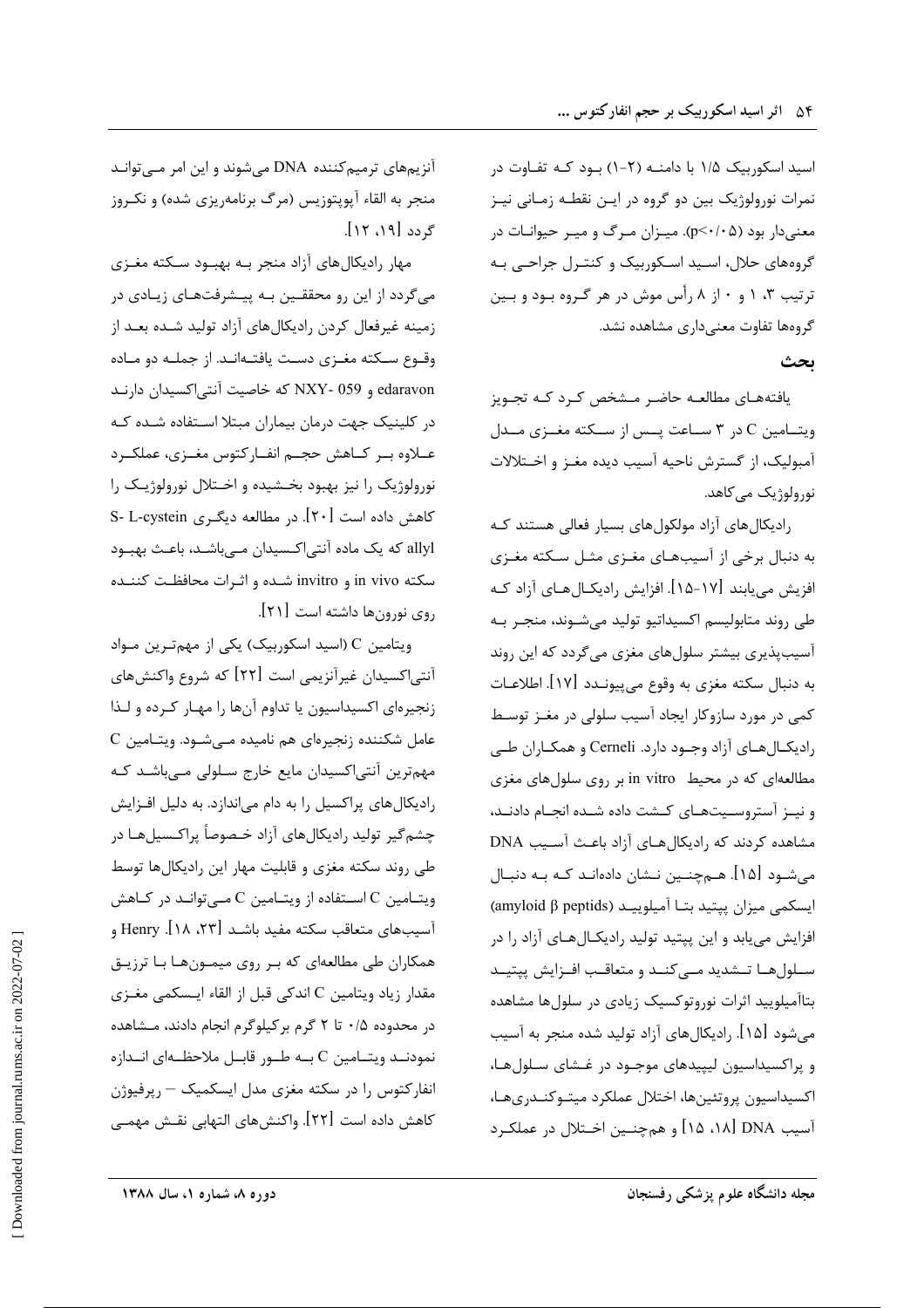در گــسترش حجــم انفــاركتوس و اخــتلالات نورولوژيــك متعاقب سكته مغزى دارند [۱۴، ۹]. Ullegaddi در مطالعه خود اثرات ضدالتهابی ویتامین C ,ا گزارش نمود [۲۴]. در مطالعه Ranjan و همكـاران نـشان داده شـد كـه متعاقـب انــسداد دايمــي شــريان مغــزي ميــاني (MCA) مــصرف ويتامينC در مغز افزايش مي يابد و تجويز اسيداسـكوربيك ۲۴ ساعت قبل از انسداد MCA، وسعت ناحيه آسيب ديده را كاهش مى،دهد [٢۵]. در مطالعه حاضر از مدل آمبوليک برای ایجاد سکته استفاده شد که پاتولوژی آن شبیه سکته مغزی در انسان است[۱۴]. همچنین ویتامین C سه ساعت يس از سكته مغزى تجويز گرديد. با توجه به اين كه وقـوع سکته مغزی قابل پیش,بینی نیست و بیماران با تـأخیر بـه بیمارستان مراجعه م*ی ک*نند، استفاده از ویتـامین C بعــد از سکته مغزی دارای ارزش کلینیکی بالایی است [۲۵].

نتايج تحقيقات فوق بـا يافتــهـمـاي مطالعــه حاضـر در مورد اثر ویتامین C در کاهش اندازه انفارکتوس همخـوانی دارد. اگرچه اثر این آنتےاکسیدان طبیعی (ویتامین C) ب عملکرد نورولوژیک گزارش نـشده اسـت امـا برخـی آنتـی اکسیدانهای صناعی چنین اثری داشتهاند [۲۰]. بنــابراین اثــرات مــشاهده شــده ويتــامين C در بهبــود اخــتلالات نورولوژیک در مطالعه حاضر با یافتههـای قبلـی هماهنـگ است. شایان ذکر است کـه گزارشـاتی مبنــی بـر ایـن کـه ويتامين C در بعضي از شرايط نقش اكـسيداسيون سـلولي داشته، عملکرد میتوکندریها را مختل کرده و باعث القاء

**References** 

- [1] Carmichael ST. Rodent models of focal stroke: size, mechanism, and purpose. NeuroRx, 2005; 2(3): 396-409.
- [2] Hamzehee Moghadam A, Ahmadi Mousavi SMR, Khademi Zadeh KH, the relationship between opium

dependency and stroke. J Kerman Univ Med Scie, 2006; 13(4):203-8. [Farsi]

[3] Sanchez-Moreno C, Dashe JF, Scott T, Thaler D, Folstein MF, Martin A. Decreased levels of plasma

.<br>آيويتــــوز در نــــورونهــــا مـــــ شــــود، وجــــود دارد [۲۶، ۱۵]. استفاده از مقدار کم ویتامین C (۸۵ میلی گـرم) باعث تشديد آسيب DNA سلولهاي مغزي تازه حدا شده می شود [۱۵]. بنابراین ممکـن اسـت مـصرف مقــادیر کــم ويتامين C در آسيب نوروني متعاقب ايـسكمي مغـزي اثـر محافظتی نداشته باشد که برای روشن شدن آن مطالعـات بیشتری پیشنهاد مے شـود. بـه طـور خلاصـه بـر اسـاس یافتههـای حاصـل از ایـن پـژوهش و پـژوهشهـای قبلـی می توان گفت که مصرف مقـدار زیـاد ویتـامین C پـس از ایجاد سـکته مغـزی مـی توانـد در کـاهش وسـعت ناحیـه آسيبديده و همچنين بهبود اخـتلالات نورولوژيـک مـؤثر باشد. استفاده از موشهای ماده یکبی از محبدودیتهای این مطالعه میباشد، به خـصوص ایـن کـه دوره اسـتروس آنها يكسان نــشده بــود. بنــابراين، ممكــن اســت ســطوح مختلف گنادوترويينها و هورمونهاي جنسي به خـصوص بتا اســترادیول ناشــی از نــاهمزمــانی ســیکل اســتروس بـر .<br>بافتههای این مطالعه تأثیر گذاشته باشد.

### نتيجەگيرى

با توجـه بـه يافتـههـاي ايـن پـژوهش، تجـويز اسـيد اسکورییک در ۳ ساعت پس از سکته مغزی مدل آمبولیک منجبر ببه كناهش حجيم انفياركتوس و بهبيود عملكبرد .<br>نورولوژیک مے،شود. مطالعات بیشتری برای تعیین مقدار و مکانیسم اثر ویتامین C بر سکته مغزی مورد نیاز است.

دوره ۸، شماره ۱، سال ۱۳۸۸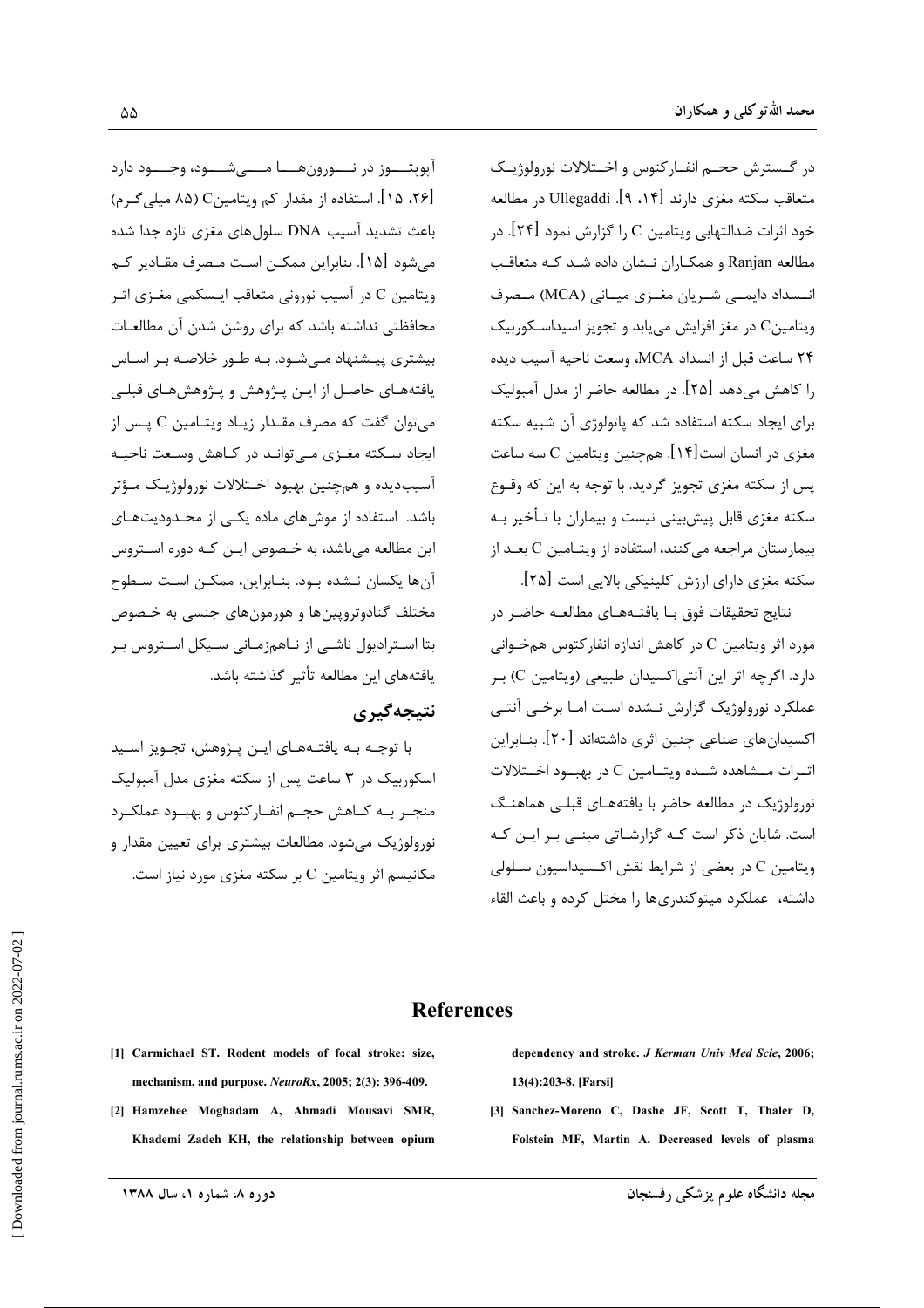vitamin C and increased concentrations of inflammatory and oxidative stress markers after stroke. Stroke, 2004:35(1):163-8.

- [4] Bunout D. Therapeutic potential of vitamin E in heart disease. Expert Opin Investig Drugs, 2000; 9(11): 2629-35.
- [5] Chen X, Touyz RM, Park JB, Schiffrin EL. Antioxidant effects of vitamins C and E are associated with altered activation of vascular NADPH oxidase and superoxide dismutase in stroke-prone SHR. Hypertension. 2001; 38(3 Pt 2): 606-11.
- [6] Kurl S, Tuomainen TP, Laukkanen JA, Nyyssonen K, Lakka T, Sivenius J, et al. Plasma vitamin C modifies the association between hypertension and risk of stroke. Stroke, 2002: 33(6): 1568-73.
- [7] Dhar-Mascareno M, Carcamo JM, Golde DW. Hypoxiareoxygenation-induced mitochondrial damage and apoptosis in human endothelial cells are inhibited by vitamin C. Free Radic Biol Med. 2005; 38(10): 1311-22.
- [8] Polidori MC, Mecocci P, Frei B. Plasma vitamin C levels are decreased and correlated with brain damage in patients with intracranial hemorrhage or head trauma. Stroke. 2001; 32(4): 898-902.
- [9] Wannamethee SG, Lowe GD, Rumley A, Bruckdorfer KR, Whincup PH. Associations of vitamin C status, fruit and vegetable intakes, and markers of inflammation and hemostasis. Am J Clin Nutr, 2006; 83(3): 567-74; quiz  $726 - 7.$
- $[10]$ Dinapoli VA, Rosen CL, Nagamine T, Crocco T. Selective MCA occlusion: a precise embolic stroke model. J Neurosci Methods, 2006; 154(1-2): 233-8.
- $[11]$ Ferguson KN, Kidwell CS, Starkman S, Saver JL. Hyperacute treatment initiation in neuroprotective agent stroke trials. J Stroke Cerebrovasc Dis, 2004; 13(3): 109- $12.$
- Loh KP, Huang SH, De Silva R, Tan BK, Zhu YZ.  $[12]$ Oxidative stress: apoptosis in neuronal injury. Curr Alzheimer Res. 2006: 3(4): 327-37.
- $[13]$ Bederson JB, Pitts LH, Tsuji M, Nishimura MC, Davis RL, Bartkowski H. Rat middle cerebral artery occlusion: evaluation of the model and development of a neurologic examination. Stroke. 1986; 17(3): 472-6.
- [14] Allahtavakoli M, Shabanzadeh A, Roohbakhsh A, Pourshanazari A. Combination therapy of rosiglitazone, a peroxisome proliferator-activated receptor-gamma ligand, and NMDA receptor antagonist (MK-801) on experimental embolic stroke in rats. Basic Clin Pharmacol Toxicol, 2007; 101(5): 309-14.
- [15] Cerneli E, Smith IF, Peers C, Urenjak J, Godukhin OV, Obrenovitch TP, et al. Oxygen-induced DNA damage in freshly isolated brain cells compared with cultured astrocytes in the Comet assay. Teratog Carcinog Mutagen, 2003; 2:43-52.
- [16] Chan PH. Reactive oxygen radicals in signaling and damage in the ischemic brain. J Cereb Blood Flow Metab, 2001; 21(1): 2-14.
- [17] Yang Y, Li Q, Shuaib A. Neuroprotection by 2-h postischemia administration of two free radical scavengers, alpha-phenyl-n-tert-butyl-nitrone (PBN) and N-tert-butyl-(2-sulfophenyl)-nitrone (S-PBN), in rats subjected to focal embolic cerebral ischemia. Exp Neurol, 2000; 163(1): 39-45.
- [18] Kim EJ, Won R, Sohn JH, Chung MA, Nam TS, Lee HJ, et al. Anti-oxidant effect of ascorbic and dehydroascorbic acids in hippocampal slice culture. Biochem Biophys Res Commun, 2008; 366(1): 8-14.
- Mattson MP, Culmsee C, Yu ZF. Apoptotic and  $1191$ antiapoptotic mechanisms in stroke. Cell Tissue Res, 2000; 301(1): 173-87.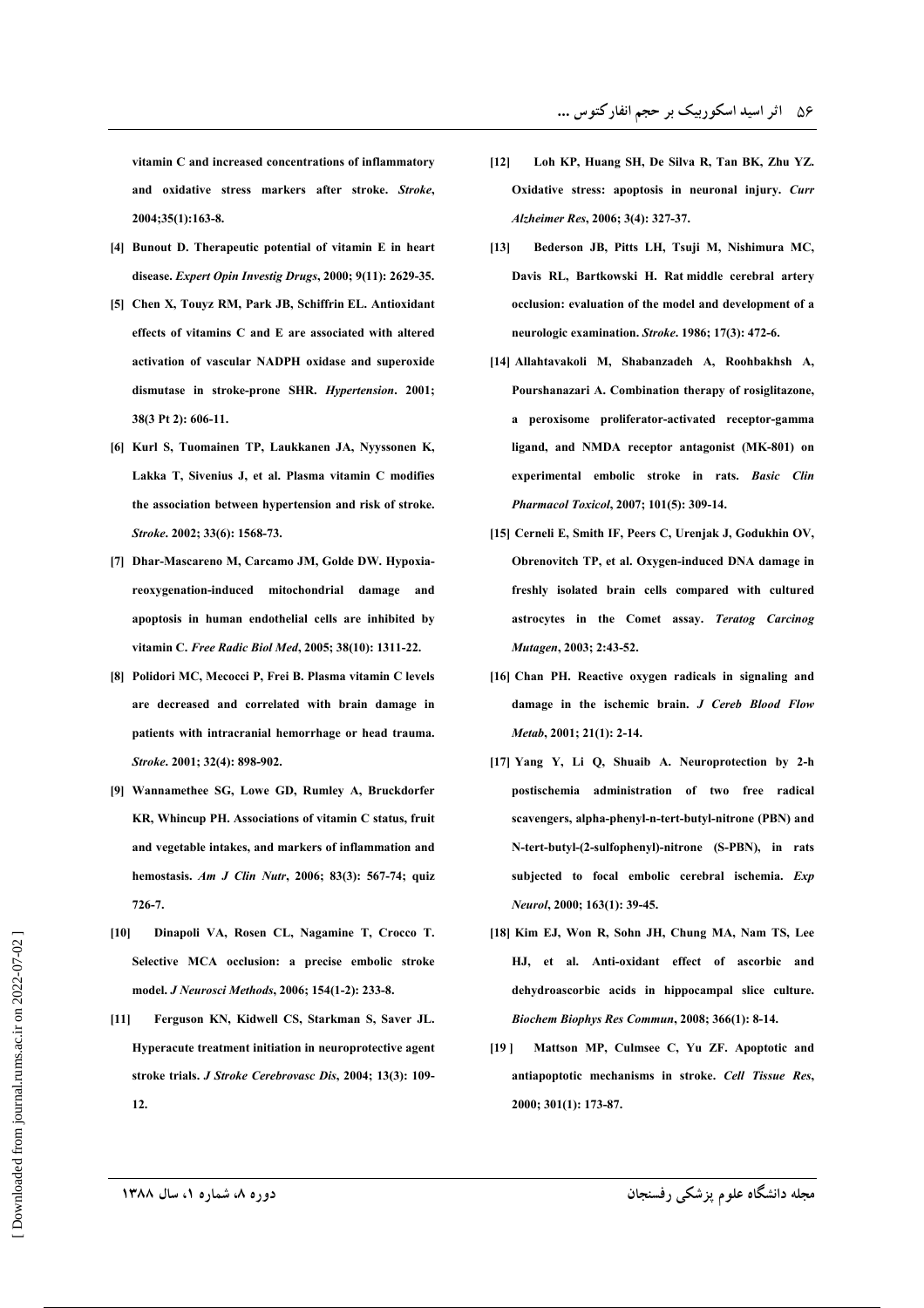- $[20]$ Wang CX, Shuaib A. Neuroprotective effects of free radical scavengers in stroke. Drugs Aging, 2007; 24(7): 537-46.
- [21] Kim JM, Chang HJ, Kim WK, Chang N, Chun HS. Structure-activity relationship of neuroprotective and reactive oxygen species scavenging activities for allium organosulfur compounds. J Agric Food Chem, 2006; 54(18): 6547-53.
- $[22]$ Henry PT, Chandy MJ. Effect of ascorbic acid on infarct size in experimental focal cerebral ischaemia and reperfusion in a primate model. Acta Neurochir, 1998; 140(9): 977-80.
- $[23]$ Younesloo R, Sadr SH, Shabanzadeh AR, Jaberi Y, Pourhoseini H. Effects of co administration of

antioxidant C and E vitamins on diastolic function of left ventricle and QT dispersion in patients with anterior myocardial infarction treated with streptokinase. Sci J Forensic Med, 2006; 2(12): 95-102.

- [24] Ullegaddi R, Powers HJ, Gariballa SE. Antioxidant supplementation enhances antioxidant capacity and mitigates oxidative damage following acute ischaemic stroke. Eur J Clin Nutr, 2005; 59(12): 1367-73.
- [25] Ranjan A, Theodore D, Haran RP, Chandy MJ. Ascorbic acid and focal cerebral ischaemia in a primate model. Acta Neurochir (Wien), 1993; 123(1-2) 87-91.
- [26] Carr A, Frei B. Does vitamin C act as a pro-oxidant under physiological conditions? Faseb J, 1999; 13(9): 1007-24.